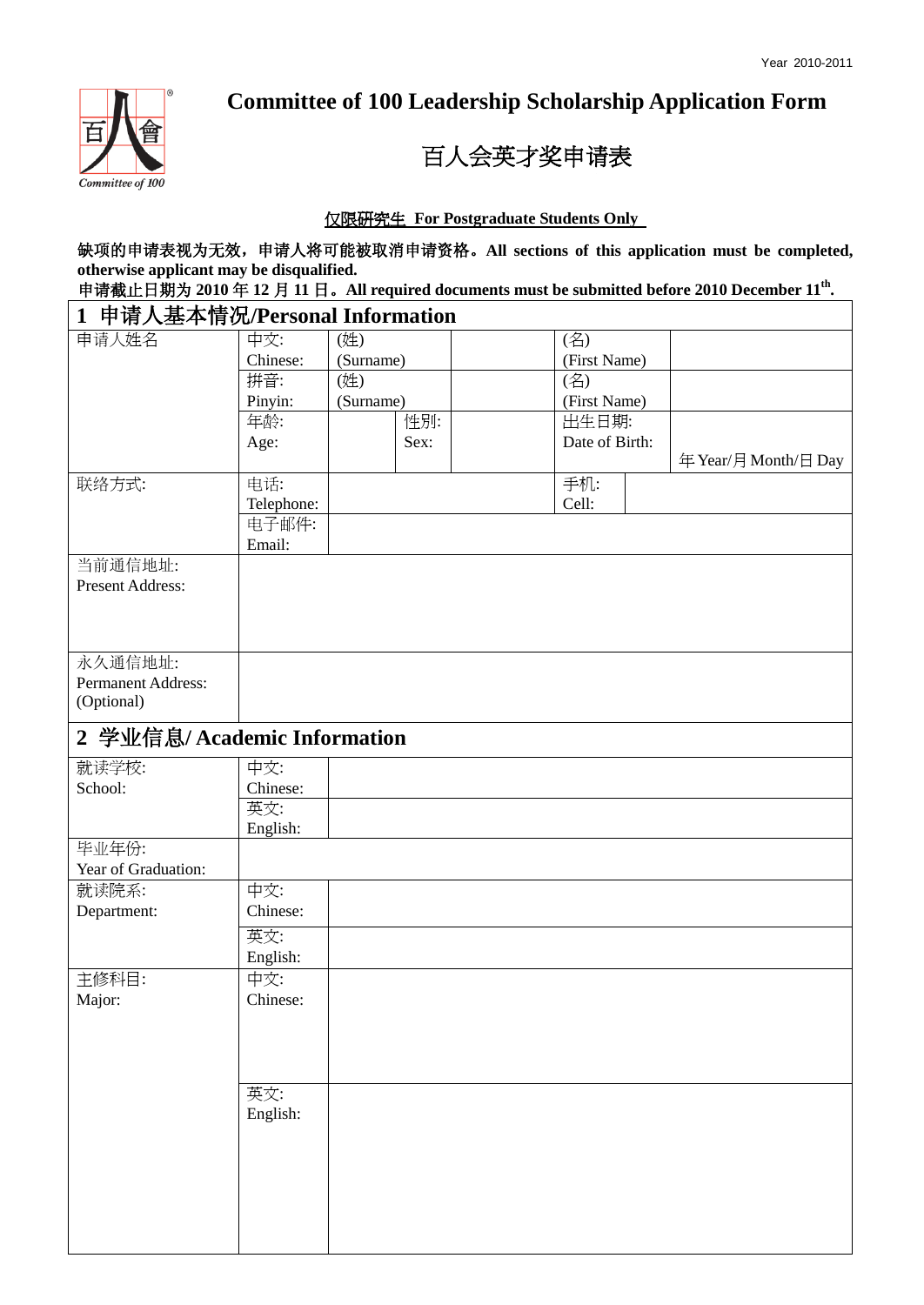## **3** 申请英才奖的相关材料 **/ Supporting Information**  大学成绩 Academic Performance of Postgraduate Study (1) 硕士研究生或博士研究生成绩单 (请另附) The Most Recent School Report (Please attached it to the application) (2) 最近的一学年课程平均成绩 Averaged Score for Most Recent Year (3) 最近的一学年学习成绩专业年级排名 Ranking in the Class for Most Recent Year 获奖励情况 (不超过 5 个) / List honors and awards received (No more than five) 志愿者、社会活动经历 / List volunteer/community service work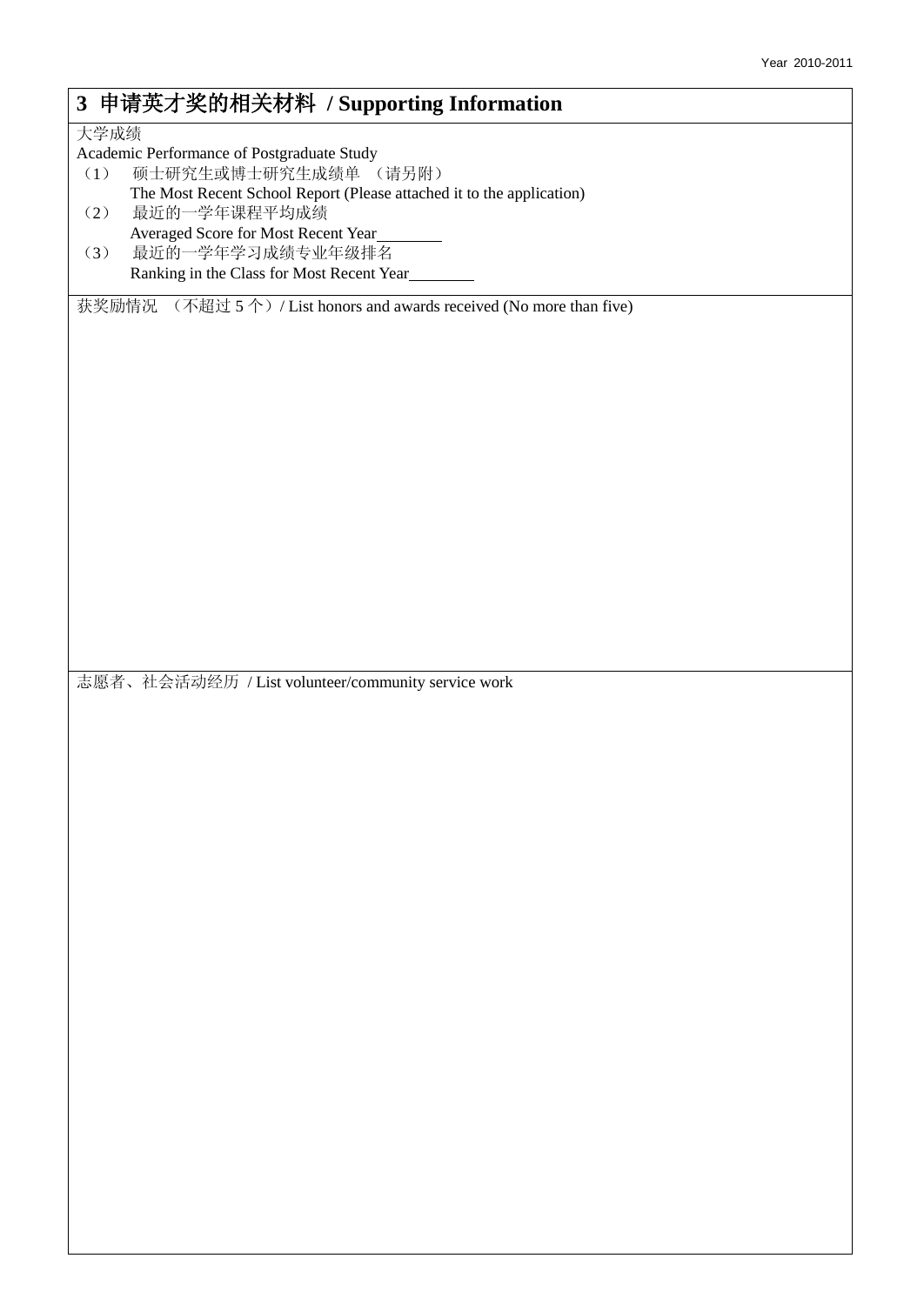### **4** 大学推荐意见**/ Recommendation from Nominator**(**School/Educator**)

请对申请人领导能力和志愿者经历、社会活动表现给出您的推荐理由 Please describe in 500 words or less why the student was nominated for this award, emphasizing in the area of leadership & volunteer/community service work. (需用英文不多于 500 字/In English and no more than 500 words)

大学推荐人签字/Signature 职务/Position 联系方式-电话/Contact Tel 手机/Mobile 电邮/Email

日期/Date: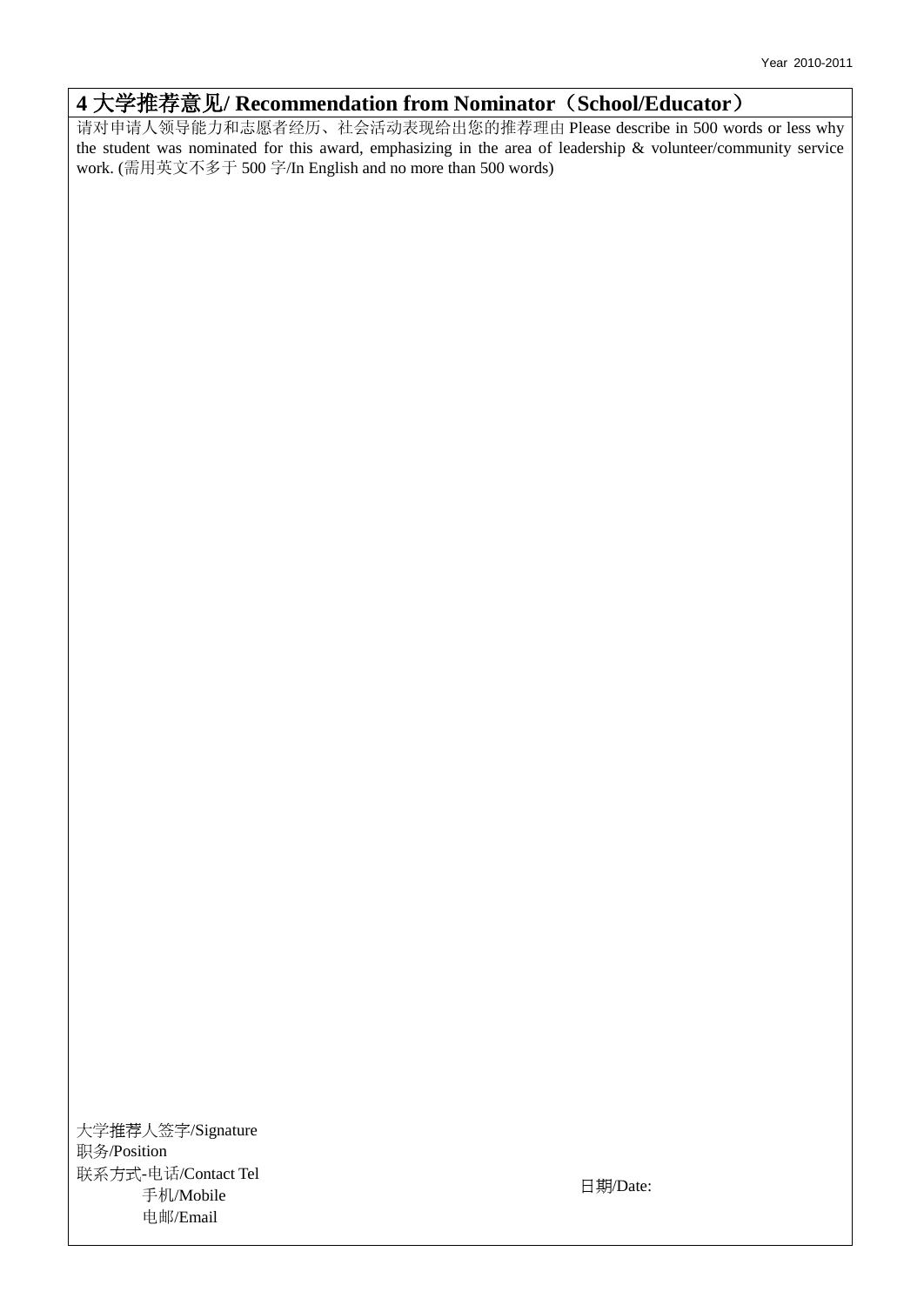### **5** 推荐人意见**/ Recommendation from Recommender**

(但不能与大学推荐人为同一人) / (Individual/Educator/Organization, can not be the same person as the Nominator.)

请回答如下问题并对申请人领导能力和志愿者经历、社会活动表现给出您的推荐理由

Please answer the following questions and describe in 500 words or less why you are recommending this student for the C-100 Leadership Scholarship Award, emphasizing in the area of leadership & volunteer /community service work. (需用英文不多于 500 字/In English and no more than 500 words)

1) 您和申请人认识多久了? How many years have you known this student? \_\_\_\_\_\_\_\_\_\_\_\_\_\_\_\_\_\_\_\_\_

2) 你们的关系是?What is your relationship to this student?

推荐人签字/Signature 职务/Position 联系方式-电话/Contact Tel 手机/Mobile 电邮/Email

日期/Date: